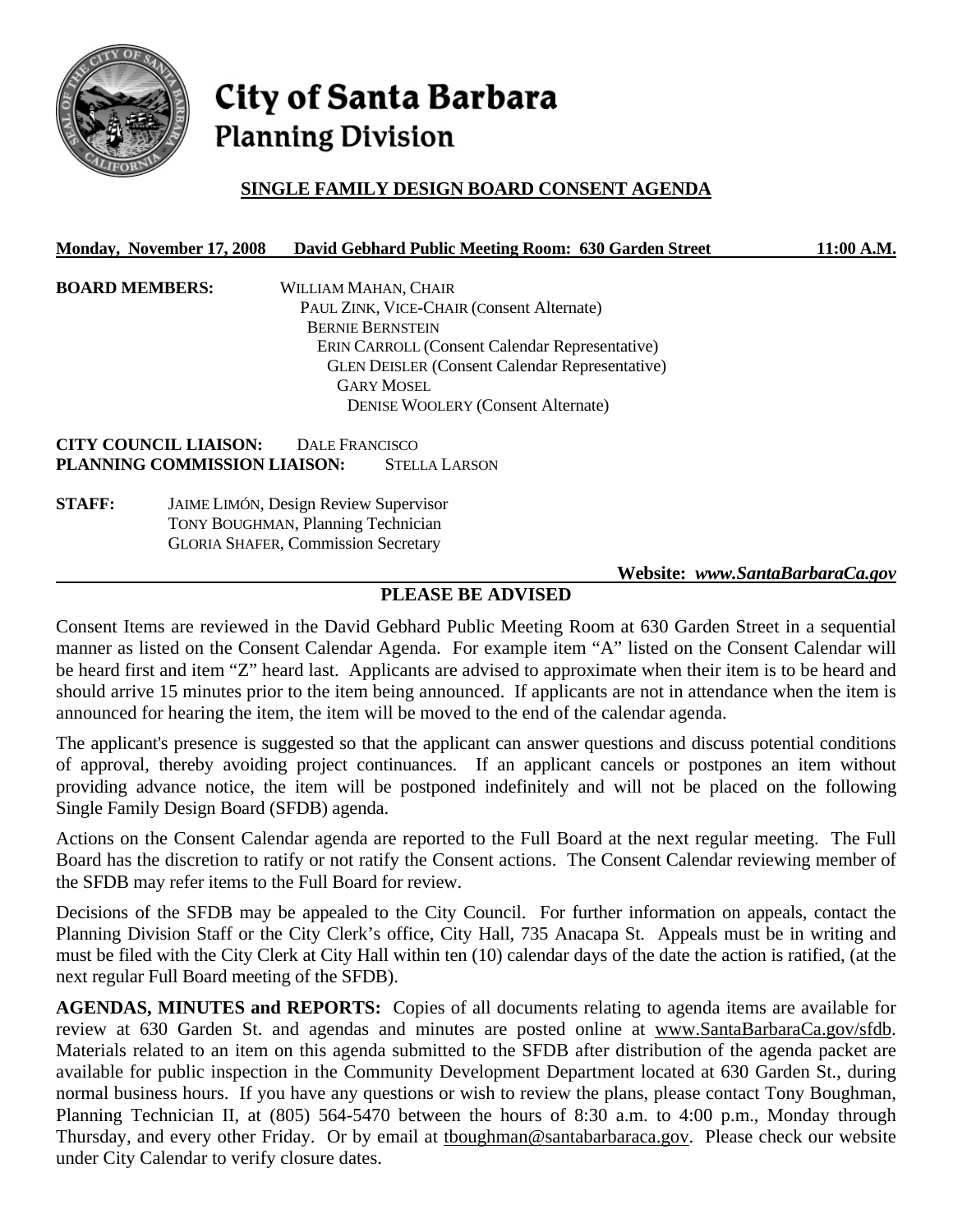**AMERICANS WITH DISABILITIES ACT:** In compliance with the Americans with Disabilities Act, if you need special assistance to gain access to, comment at, or participate in this meeting, please contact the Planning Division at 805-564-5470. If possible, notification at least 48 hours prior to the meeting will enable the City to make reasonable arrangements in most cases.

**POSTING:** On Thursday, November 13, 2008 at 10:00 a.m., this Agenda was posted on the indoor and outdoor bulletin boards at the Community Development Department, 630 Garden Street, and online at www.SantaBarbaraCa.gov/sfdb.

**PUBLIC COMMENT:** Any member of the public may address the Single Family Design Board Consent Representative for up to two minutes on any subject within their jurisdiction that is not scheduled for a public discussion before the Board on that day.

# **NEW ITEM**

# **A. 1405 SANTA ROSA AVE E-3/SD-3 Zone**

| Assessor's Parcel Number:<br>045-183-007 |
|------------------------------------------|
| MST2008-00508                            |
| Gordon McKay                             |
| Rex Ruskauff                             |
|                                          |

(Proposal to permit the as-built conversion of an existing 598 square foot attached two-car garage to habitable floor area and to construct a new 400 square foot detached two-car garage. The project will abate enforcement case ENF2008-00691. The existing two-story residence is located on a 12,658 square foot lot. The proposed total of 4,081 square feet is 100% of the maximum FAR.)

## **(Action may be taken if sufficient information is provided.)**

# **CONTINUED ITEM**

#### **B. 707 CHIQUITA RD E-2 Zone**

| Assessor's Parcel Number:  | $031 - 132 - 009$  |
|----------------------------|--------------------|
| <b>Application Number:</b> | MST2008-00389      |
| Owner:                     | John Kevin Gleason |
| Architect:                 | Robert Mehl        |

(Proposal to construct a new 95 square foot trellis at the front of an existing single-family residence on a 13,073 square foot lot in the Hillside Design District. Staff Hearing Officer approval of a zoning modification is requested for the trellis to encroach into the front setback.)

# **(Action may be taken if sufficient information is provided. Project requires compliance with Staff Hearing Officer Resolution No. 084-08.)**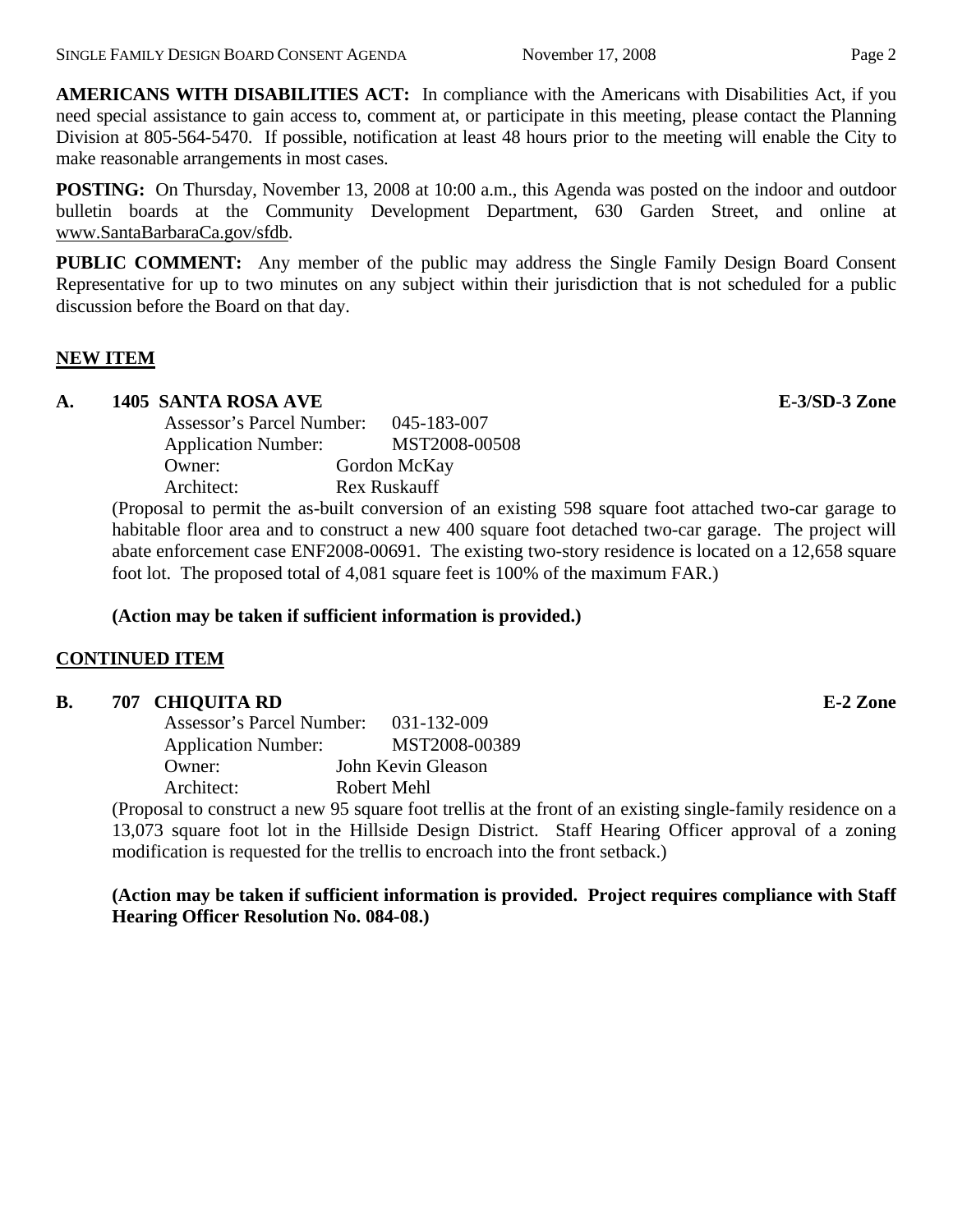## **NEW ITEM**

#### **C. 118 ROMAINE DR E-3/SD-2 Zone**

 Assessor's Parcel Number: 051-324-009 Application Number: MST2008-00510 Owner: Kristin Wray Architect: Richard Redmond

(Proposal to permit the as-built installation of two new second-floor windows, change the size of two windows, and eliminate one window and two skylights at an existing two-story single-family residence.)

## **(Action may be taken if sufficient information is provided.)**

## **FINAL REVIEW**

#### **D. 1704 PATERNA RD E-1 Zone**

| Assessor's Parcel Number:  | 019-184-008   |
|----------------------------|---------------|
| <b>Application Number:</b> | MST2008-00208 |
| Owner:                     | Eileen Haber  |
| Architect:                 | Doug Reeves   |

(Proposal for repairs, remodeling, and 555 square feet of first-floor additions for an existing 2,863 square foot two-story single-family residence that was damaged by fire. The proposal includes a new driveway and two uncovered parking spaces in addition to the existing 340 square foot two-car garage, the proposed total of 4,395 square feet on the 17,605 square foot lot in the Hillside Design District is slightly less than 100% of the maximum guideline FAR.)

# **REVIEW AFTER FINAL**

#### **E. 1541 CLIFF DR E-3/SD-3 Zone**

 Assessor's Parcel Number: 045-031-001 Application Number: MST92-00050 Applicant: Jim Zimmerman

(Addition of 1,381 square feet and new two-car garage for existing 1,050 square foot single-family residence.)

# **(Review after final for change of deck railing from steel to PVC pipe.)**

# **FINAL REVIEW**

# **F. 175 LOMA MEDIA RD E-1 Zone**

| Assessor's Parcel Number:  | 019-261-012                     |
|----------------------------|---------------------------------|
| <b>Application Number:</b> | MST2008-00090                   |
| Owner:                     | <b>Greg Tatham Living Trust</b> |
| Architect:                 | Gregory Rech, Architects West   |
| Applicant:                 | <b>Steve Wilson</b>             |

(Proposal for a 688 square foot two-story addition to an existing 1,468 square foot two-story singlefamily residence. The existing 402 square foot detached two-car carport will remain on the 13,014 square foot lot in the Hillside Design District. The proposal includes a covered terrace at rear upper level. Staff Hearing Officer approval of a modification is requested to provide open yard area in one of the two front yards. The proposed total of 2,558 square feet is 62% of the maximum FAR.)